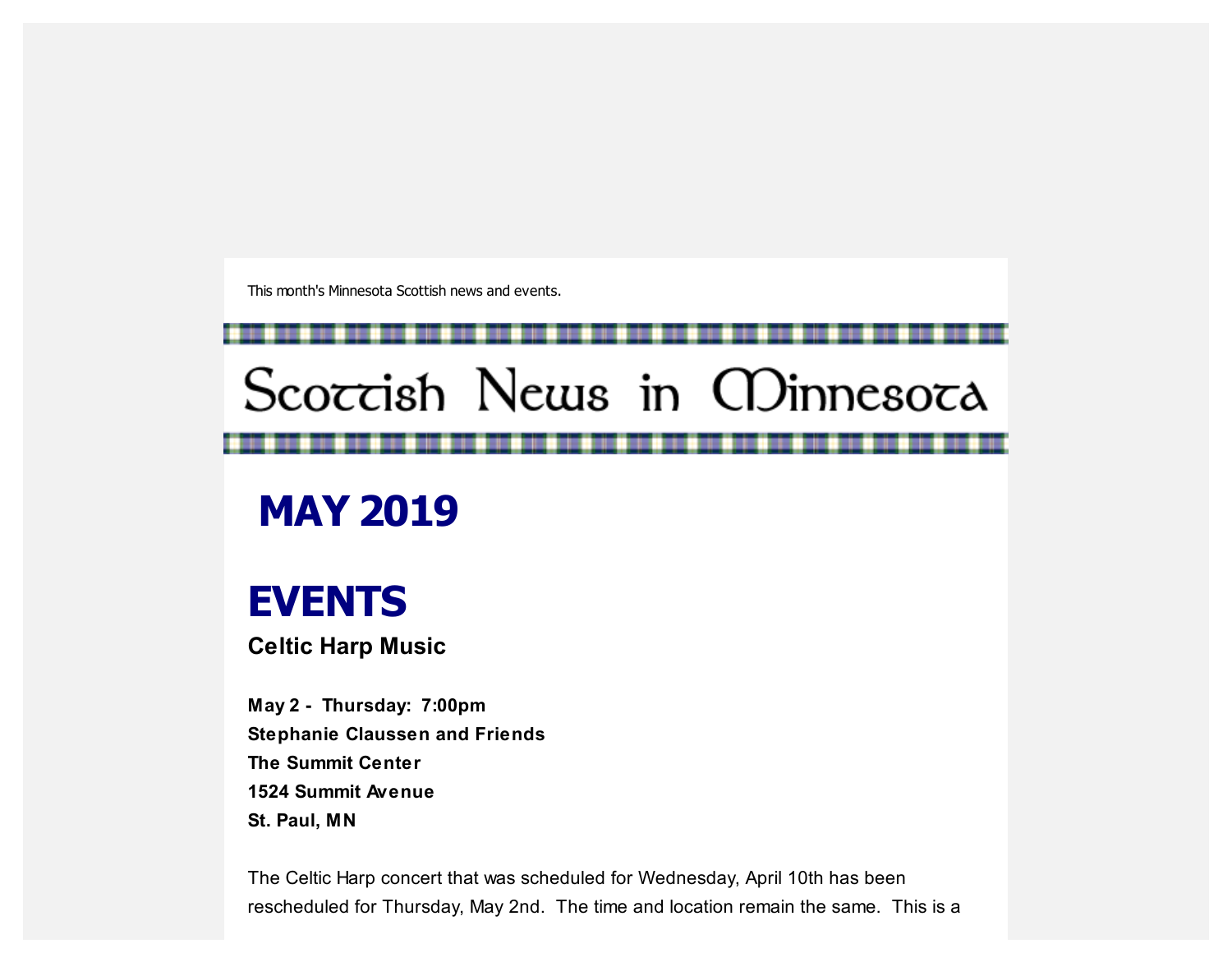great opportunity to hear our St. Paul, Minnesota-based harpist and 2018 US National Scottish Harp Champion, Stephanie Claussen. FREE to the public, donations encouraged. Doors open at 6:30 PM.

#### **Festival of Nations**

**May 2-5 - Thursday through Sunday Laura MacKenzie River Center St. Paul, MN**

MacKenzie wil be playing during the day on Thursday and Sunday. [www.festivalofnations.com](https://scottishamericancentermn.us10.list-manage.com/track/click?u=2fe4099001736ac4b948473e4&id=8bf1ebf442&e=6b0ba04b53)

#### **The Celtic Junction 10 Year Anniversary Celebration**

May 4 - Saturday : 6-10PM (Entertainment and Hooley) Free. (plus other events from 1:00 that day) The Celtic Junction Arts Center 836 Prior Ave N St. Paul, MN

Laura MacKenzie will be performing music at the launch of Ethna McKiernan's latest collection of extraordinary poetry, at the Celtic Junction Arts Center, 3 pm. More info on the Celebration and the Irish Arts Week: [www.celticjunction.org](https://scottishamericancentermn.us10.list-manage.com/track/click?u=2fe4099001736ac4b948473e4&id=3875b15cf8&e=6b0ba04b53)

#### **Laura MacKenzie**

**May 11 - Saturday: 10:00am and 12:30pm Laura MacKenzie at the Cannon River Art & Water Festival Riverside Park Northfield, MN**